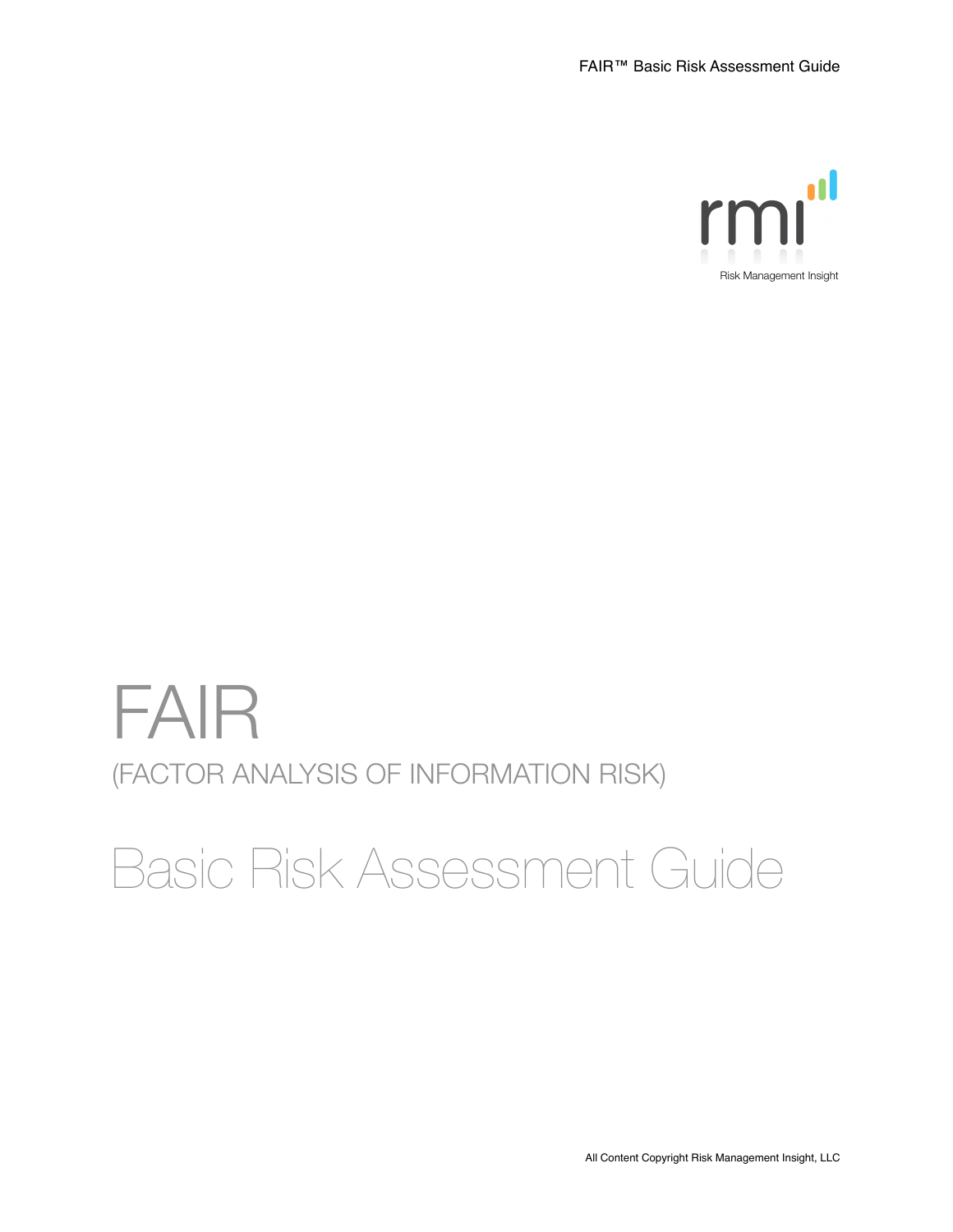NOTE: Before using this assessment guide…

Using this guide effectively requires a solid understanding of FAIR concepts

- ‣ As with any high-level analysis method, results can depend upon variables that may not be accounted for at this level of abstraction
- The loss magnitude scale described in this section is adjusted for a specific organizational size and risk capacity. Labels used in the scale (e.g., "Severe", "Low", etc.) may need to be adjusted when analyzing organizations of different sizes
- This process is a simplified, introductory version that may not be appropriate for some analyses

Basic FAIR analysis is comprised of ten steps in four stages:

#### **Stage 1 – Identify scenario components**

- 1. Identify the asset at risk
- 2. Identify the threat community under consideration

#### **Stage 2 – Evaluate Loss Event Frequency (LEF)**

- 3. Estimate the probable Threat Event Frequency (TEF)
- 4. Estimate the Threat Capability (TCap)
- 5. Estimate Control strength (CS)
- 6. Derive Vulnerability (Vuln)
- 7. Derive Loss Event Frequency (LEF)

#### **Stage 3 – Evaluate Probable Loss Magnitude (PLM)**

- 8. Estimate worst-case loss
- 9. Estimate probable loss

#### **Stage 4 – Derive and articulate Risk**

10. Derive and articulate Risk

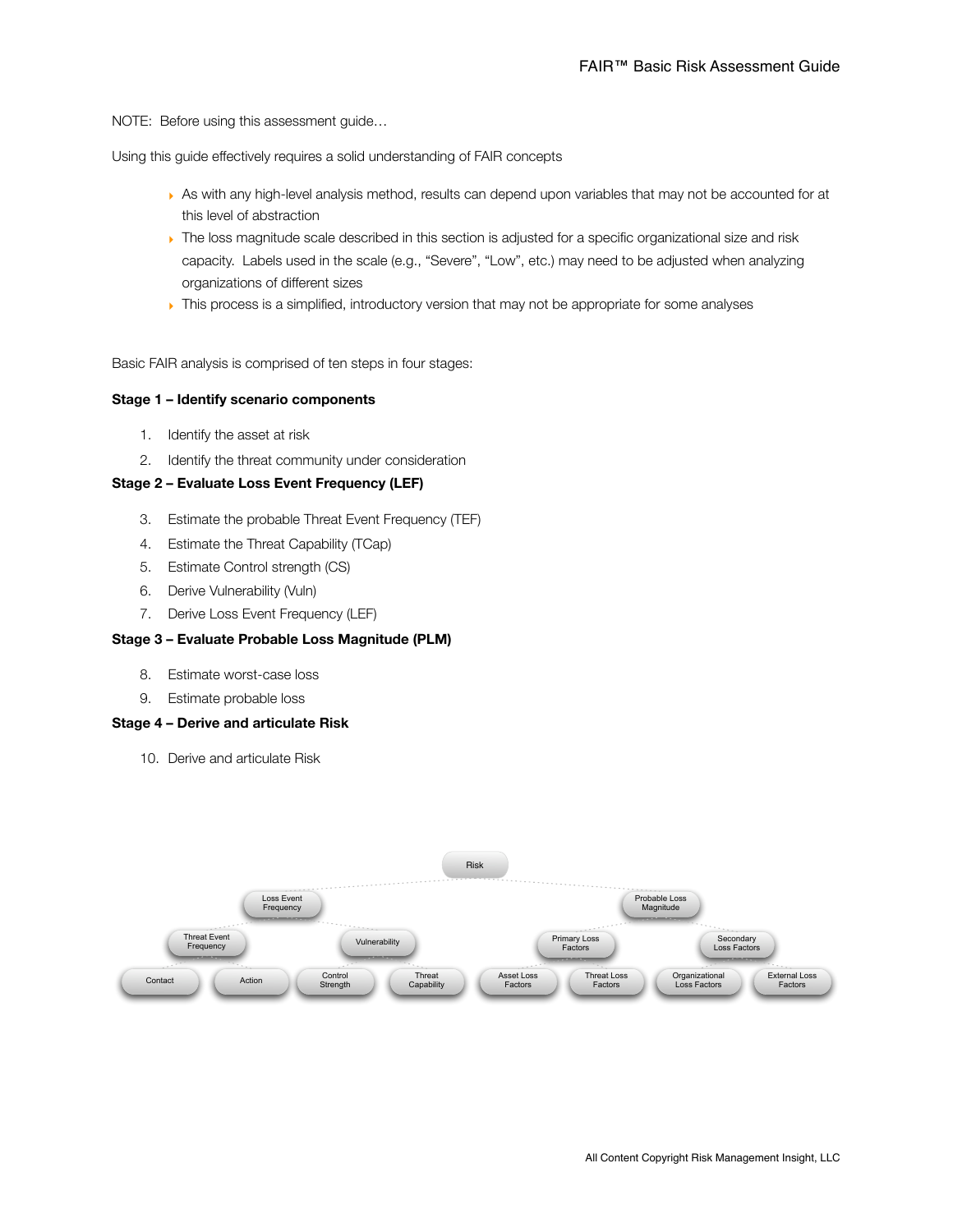# Stage 1 – Identify Scenario Components

## Step 1 – Identify the Asset(s) at risk

In order to estimate the control and value characteristics within a risk analysis, the analyst must first identify the asset (object) under evaluation. If a multilevel analysis is being performed, the analyst will need to identify and evaluate the primary asset (object) at risk and all meta-objects that exist between the primary asset and the threat community. This guide is intended for use in simple, single level risk analysis, and does not describe the additional steps required for a multilevel analysis.

Asset(s) at risk:

## Step 2 – Identify the Threat Community

In order to estimate Threat Event Frequency (TEF) and Threat Capability (TCap), a specific threat community must first be identified. At minimum, when evaluating the risk associated with malicious acts, the analyst has to decide whether the threat community is human or malware, and internal or external. In most circumstances, it's appropriate to define the threat community more specifically – e.g., network engineers, cleaning crew, etc., and characterize the expected nature of the community. This document does not include guidance in how to perform broad-spectrum (i.e., multi-threat community) analyses.

Threat community:

| <b>Characterization</b> |  |  |  |
|-------------------------|--|--|--|
|                         |  |  |  |
|                         |  |  |  |
|                         |  |  |  |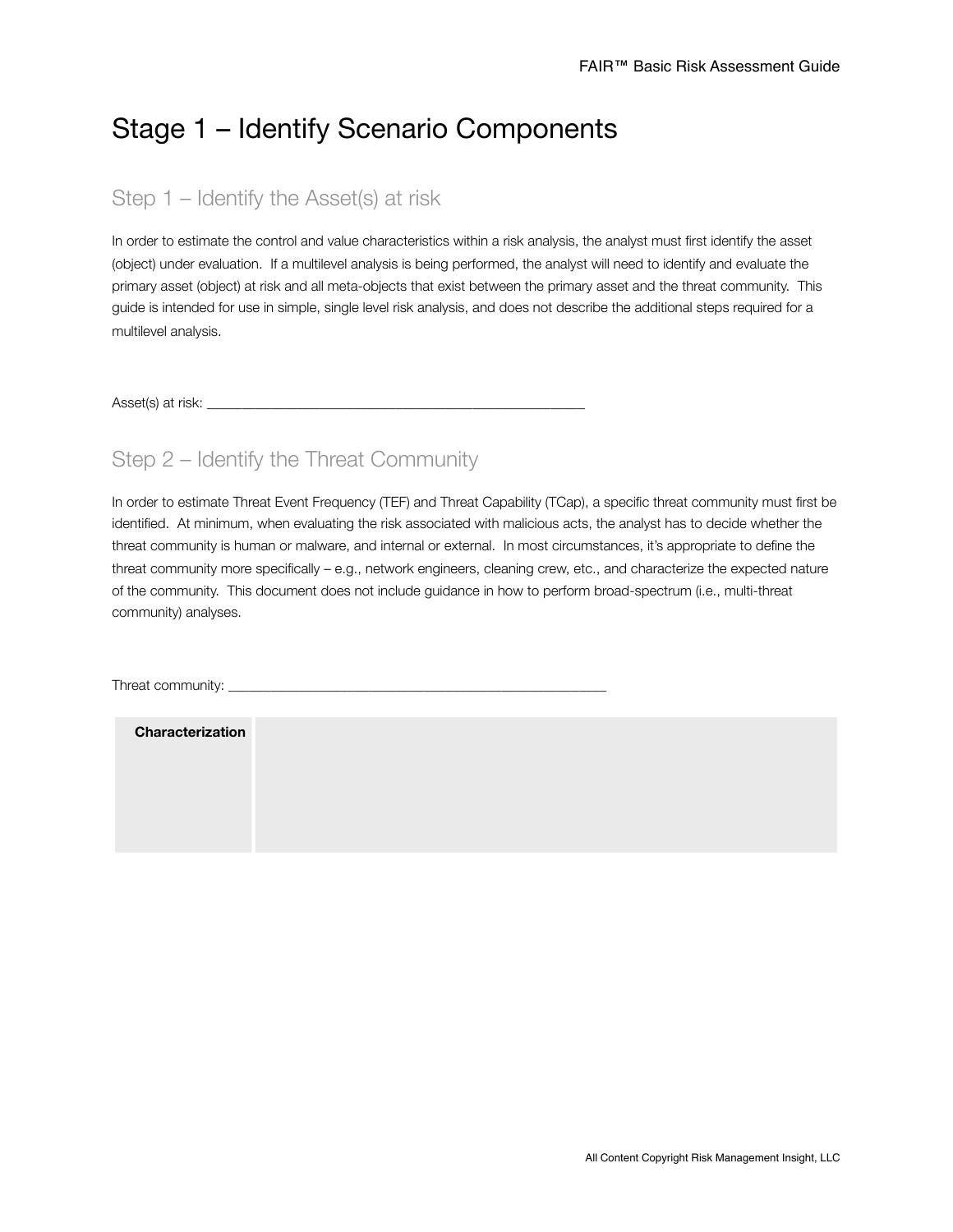# Stage 2 – Evaluate Loss Event Frequency

# Step 3 – Threat Event Frequency (TEF)

#### *The probable frequency, within a given timeframe, that a threat agent will act against an asset*

#### **Contributing factors:** Contact Frequency, Probability of Action

| Rating         | $\checkmark$ | <b>Description</b>                                   |
|----------------|--------------|------------------------------------------------------|
| Very High (VH) |              | > 100 times per year                                 |
| High (H)       |              | Between 10 and 100 times per year                    |
| Moderate (M)   |              | Between 1 and 10 times per year                      |
| Low $(L)$      |              | Between .1 and 1 times per year                      |
| Very Low (VL)  |              | < .1 times per year (less than once every ten years) |

| <b>Rationale</b> |  |
|------------------|--|
|                  |  |
|                  |  |
|                  |  |
|                  |  |
|                  |  |
|                  |  |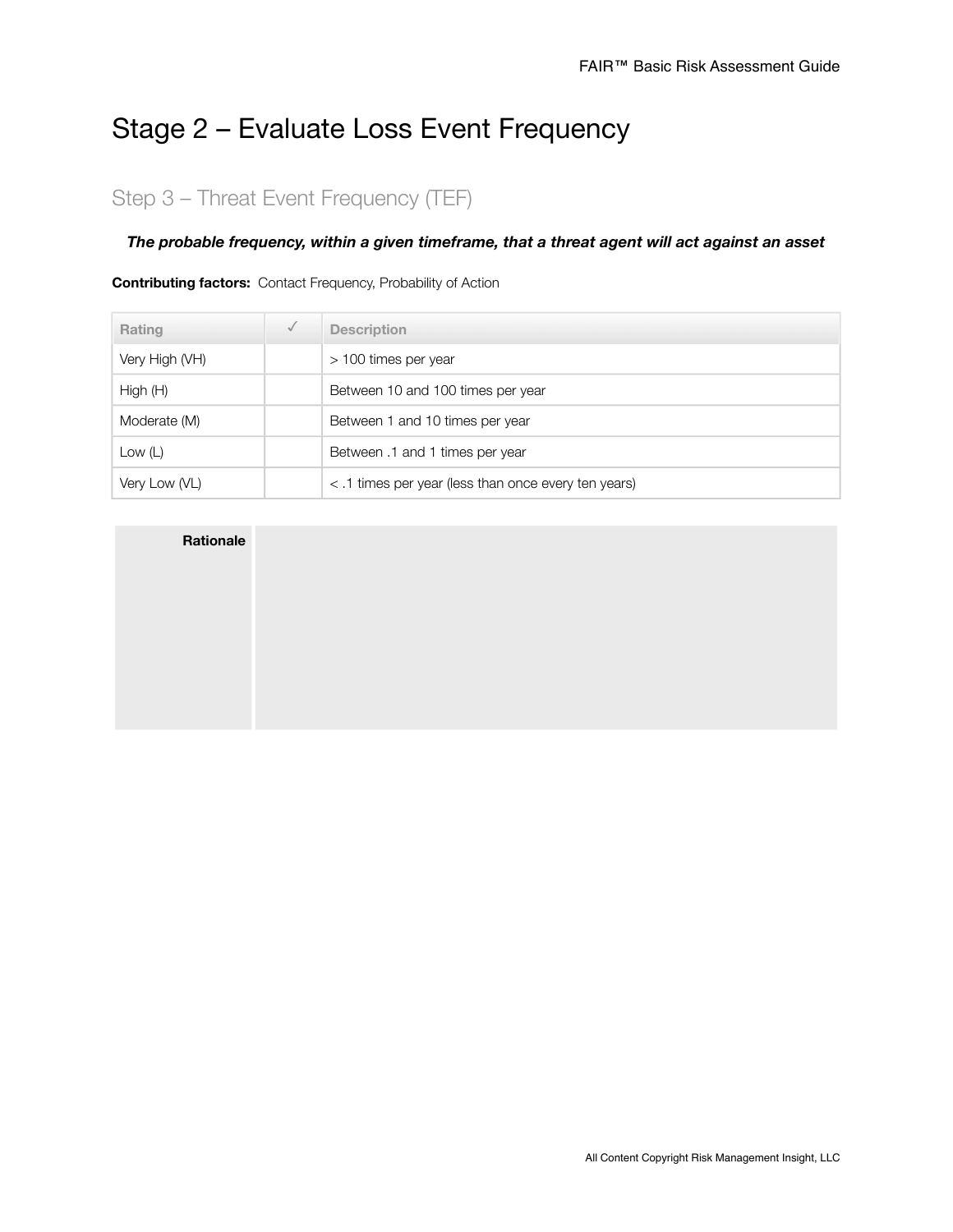# Step 4 – Threat Capability (Tcap)

#### *The probable level of force that a threat agent is capable of applying against an asset*

#### **Contributing factors:** Skill, Resources

| Rating         | $\checkmark$ | <b>Description</b>                                             |
|----------------|--------------|----------------------------------------------------------------|
| Very High (VH) |              | Top 2% when compared against the overall threat population     |
| High(H)        |              | Top 16% when compared against the overall threat population    |
| Moderate (M)   |              | Average skill and resources (between bottom 16% and top 16%)   |
| Low $(L)$      |              | Bottom 16% when compared against the overall threat population |
| Very Low (VL)  |              | Bottom 2% when compared against the overall threat population  |

| <b>Rationale</b> |  |
|------------------|--|
|                  |  |
|                  |  |
|                  |  |
|                  |  |
|                  |  |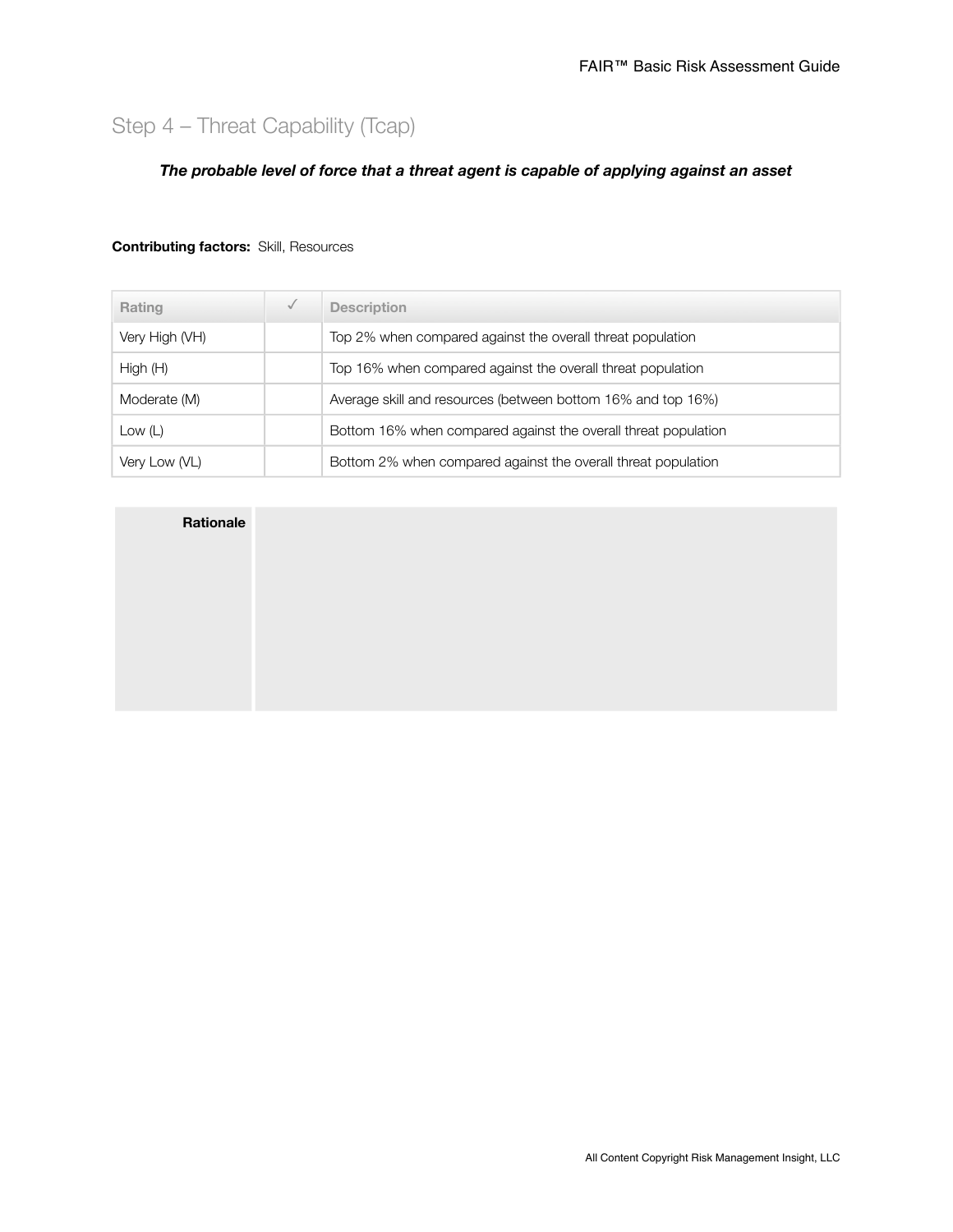# Step 5 – Control strength (CS)

### *The expected effectiveness of controls, over a given timeframe, as measured against a baseline level of force*

| Rating         | $\checkmark$ | <b>Description</b>                                                |
|----------------|--------------|-------------------------------------------------------------------|
| Very High (VH) |              | Protects against all but the top 2% of an avg. threat population  |
| High(H)        |              | Protects against all but the top 16% of an avg. threat population |
| Moderate (M)   |              | Protects against the average threat agent                         |
| Low $(L)$      |              | Only protects against bottom 16% of an avg. threat population     |
| Very Low (VL)  |              | Only protects against bottom 2% of an avg. threat population      |

#### **Contributing factors:** Strength, Assurance

| Rationale |  |
|-----------|--|
|           |  |
|           |  |
|           |  |
|           |  |
|           |  |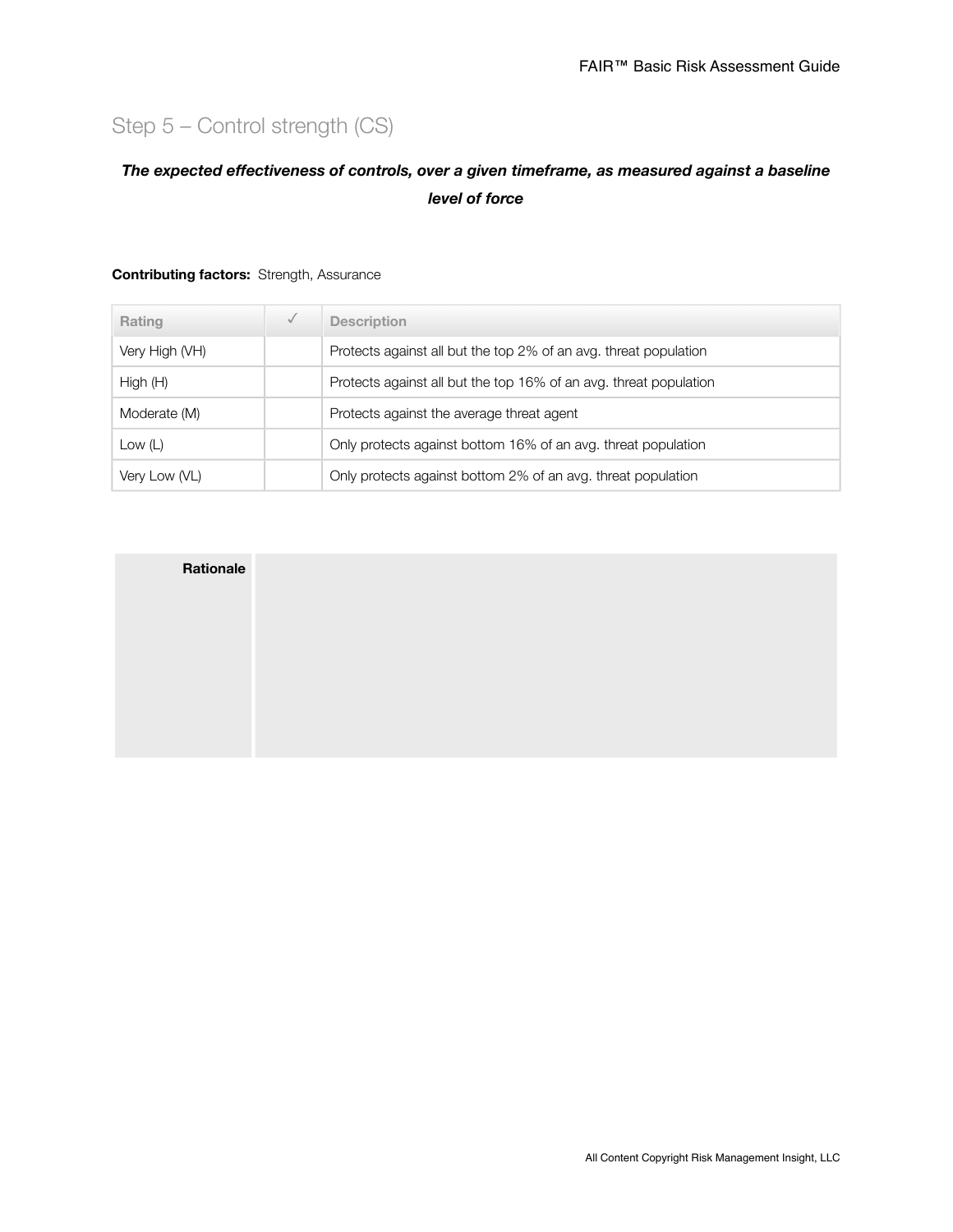# Step 6 – Vulnerability (Vuln)

#### *The probability that an asset will be unable to resist the actions of a threat agent*

Tcap (from step 4):

CS (from step 5):



**Control Strength**

Vuln (from matrix above):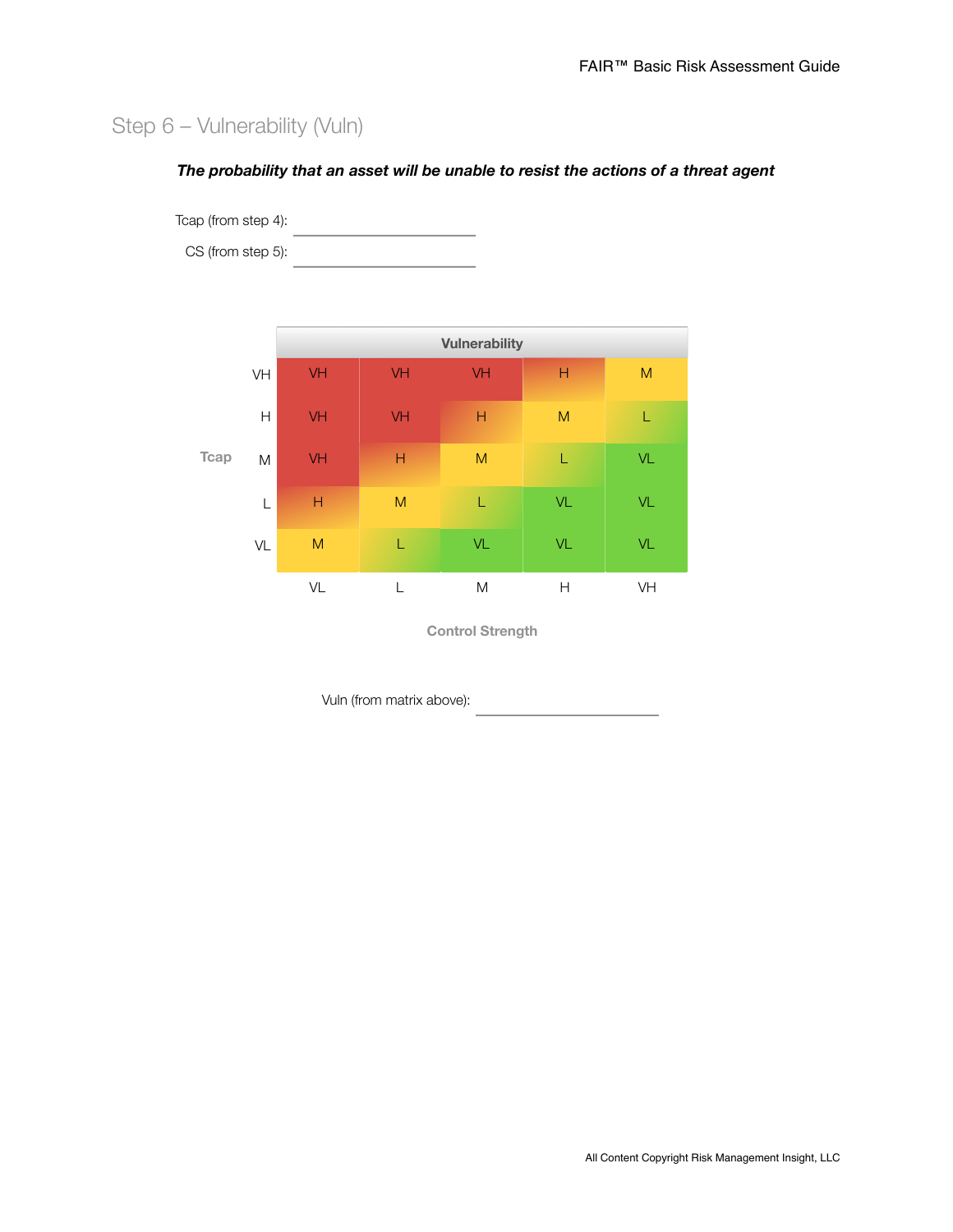# Step 7 – Loss Event Frequency (LEF)

### *The probable frequency, within a given timeframe, that a threat agent will inflict harm upon an asset*

TEF (from step 3): 

Vuln (from step 6):



**Vulnerability**

LEF (from matrix above):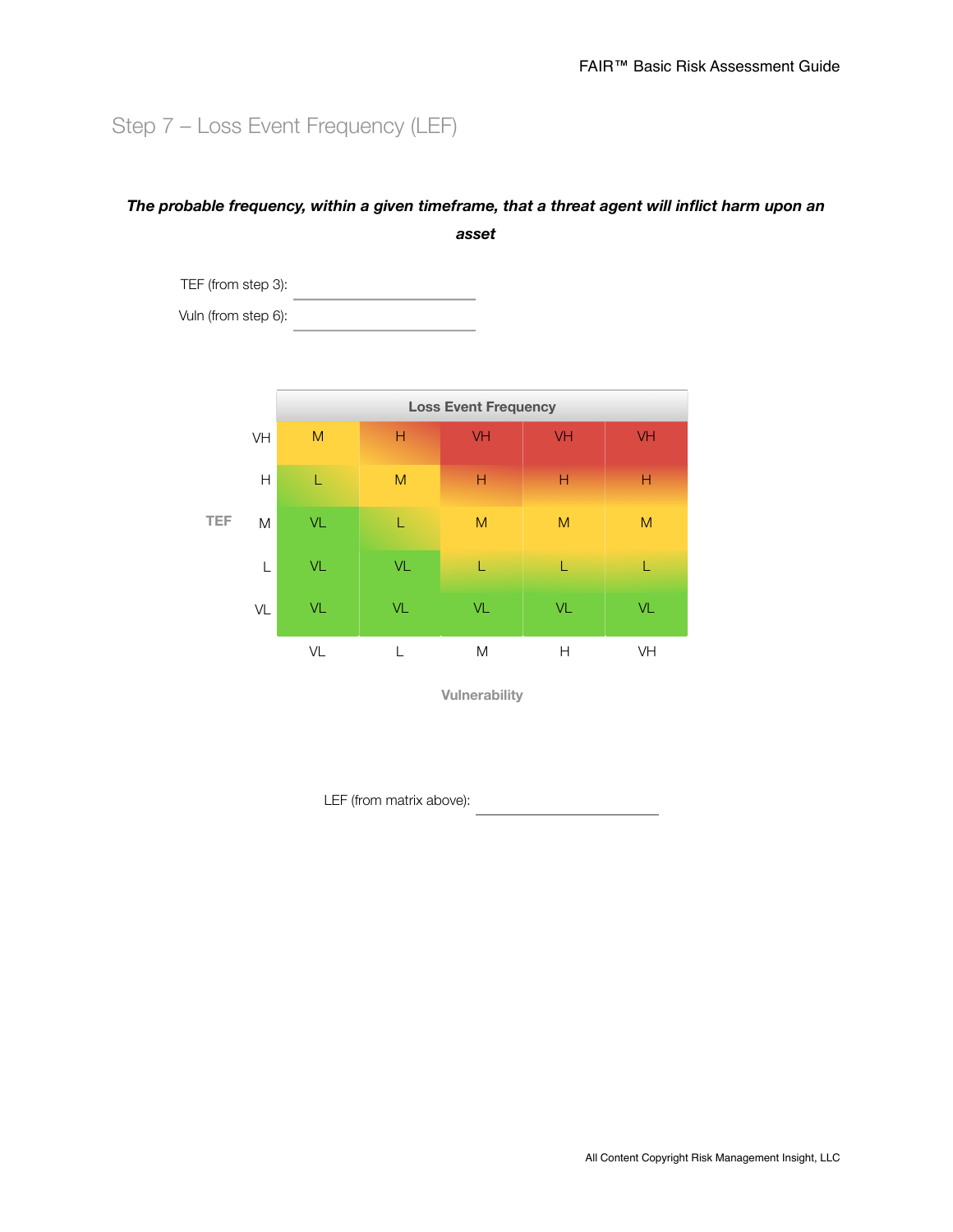# Stage 3 – Evaluate Probable Loss Magnitude

## Step 8 – Estimate worst-case loss

Estimate worst-case magnitude using the following three steps:

- ‣ Determine the threat action that would most likely result in a worst-case outcome
- ‣ Estimate the magnitude for each loss form associated with that threat action
- ▶ "Sum" the loss form magnitudes

|                       | Loss Forms   |          |             |                |            |            |
|-----------------------|--------------|----------|-------------|----------------|------------|------------|
| <b>Threat Actions</b> | Productivity | Response | Replacement | Fine/Judgments | Comp. Adv. | Reputation |
| Access                |              |          |             |                |            |            |
| Misuse                |              |          |             |                |            |            |
| <b>Disclosure</b>     |              |          |             |                |            |            |
| Modification          |              |          |             |                |            |            |
| Deny Access           |              |          |             |                |            |            |

| <b>Magnitude</b>        | <b>Range Low End</b> | <b>Range High End</b> |
|-------------------------|----------------------|-----------------------|
| Severe (SV)             | \$10,000,000         | --                    |
| High(H)                 | \$1,000,000          | \$9,999,999           |
| <b>Significant (Sg)</b> | \$100,000            | \$999,999             |
| <b>Moderate (M)</b>     | \$10,000             | \$99,999              |
| Low (L)                 | \$1,000              | \$9,999               |
| Very Low (VL)           | \$0                  | \$999                 |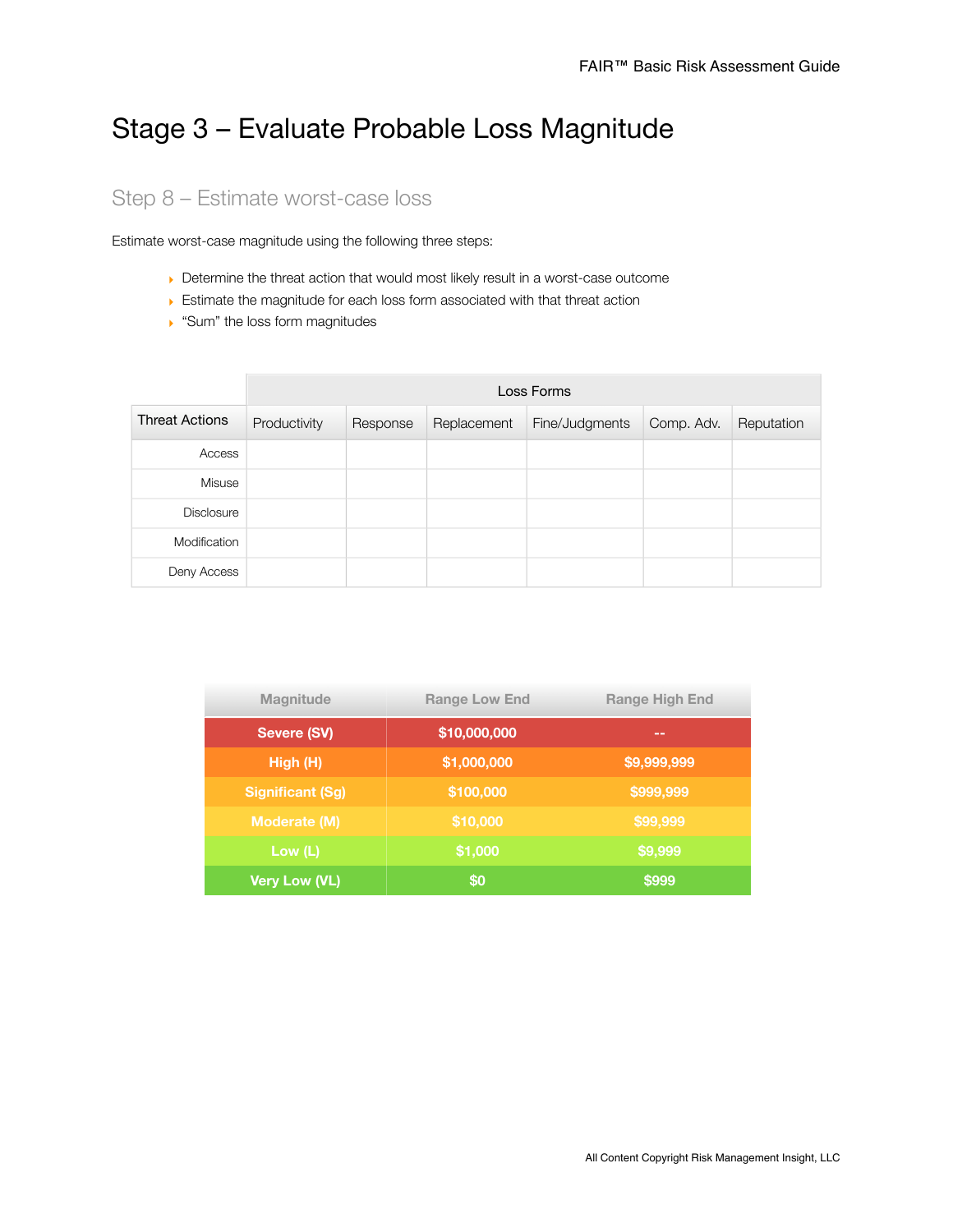# Step 9 – Estimate probable loss

Estimate probable loss magnitude using the following three steps:

- **I** Identify the most likely threat community action(s)
- ‣ Evaluate the probable loss magnitude for each loss form
- ▶ "Sum" the magnitudes

|                       | Loss Forms   |          |             |                |            |            |
|-----------------------|--------------|----------|-------------|----------------|------------|------------|
| <b>Threat Actions</b> | Productivity | Response | Replacement | Fine/Judgments | Comp. Adv. | Reputation |
| Access                |              |          |             |                |            |            |
| Misuse                |              |          |             |                |            |            |
| <b>Disclosure</b>     |              |          |             |                |            |            |
| Modification          |              |          |             |                |            |            |
| Deny Access           |              |          |             |                |            |            |

| <b>Magnitude</b>        | <b>Range Low End</b> | <b>Range High End</b> |
|-------------------------|----------------------|-----------------------|
| Severe (SV)             | \$10,000,000         | --                    |
| High (H)                | \$1,000,000          | \$9,999,999           |
| <b>Significant (Sg)</b> | \$100,000            | \$999,999             |
| <b>Moderate (M)</b>     | \$10,000             | \$99,999              |
| Low $(L)$               | \$1,000              | \$9,999               |
| Very Low (VL)           | \$0                  | \$999                 |